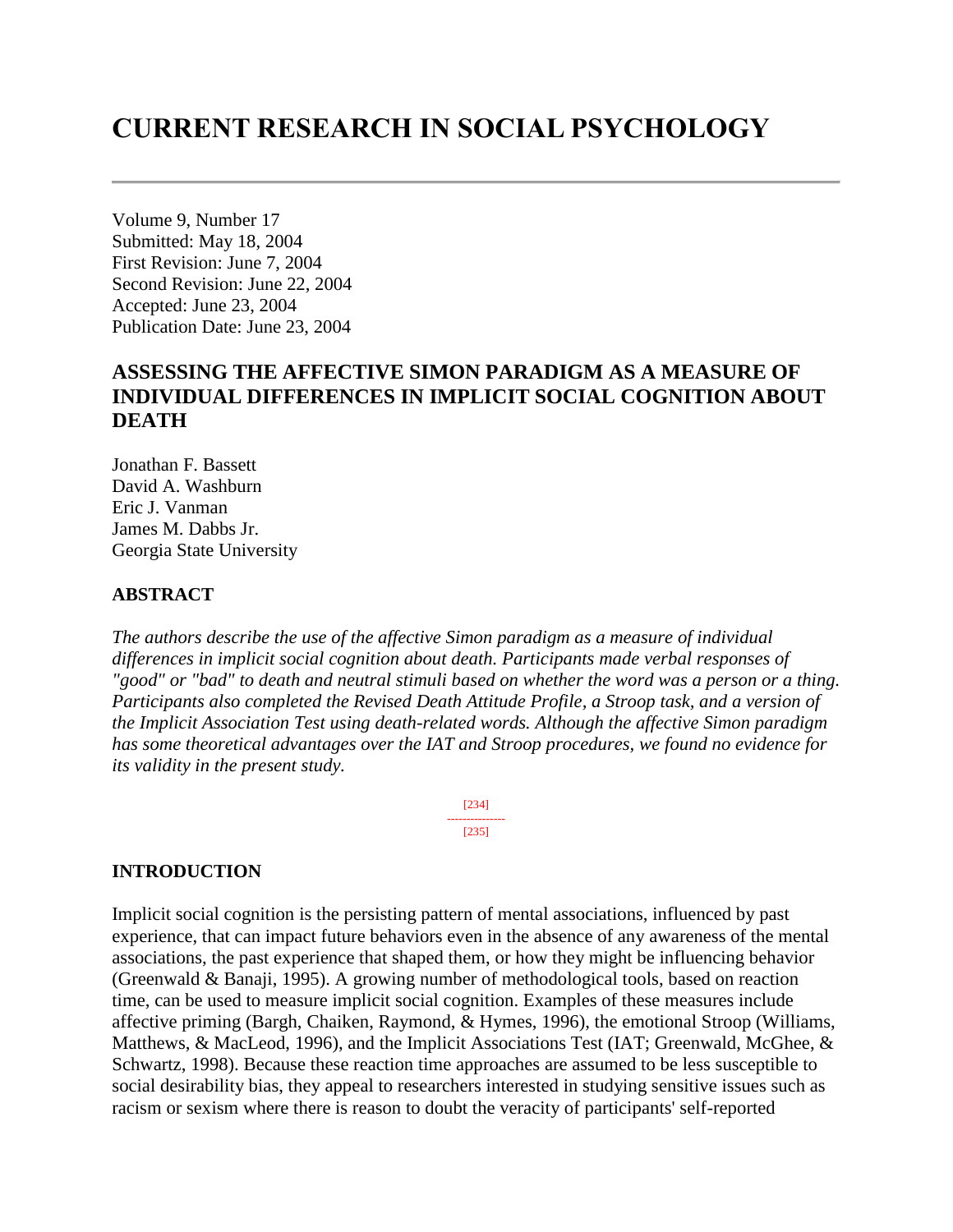attitudes. In the present paper the authors examine the possibility of adding the affective Simon paradigm (De Houwer & Eelen, 1998) to the list of techniques for measuring individual differences in implicit social cognition.

We begin with an overview of the IAT and emotional Stroop task and some observations about their limitations. Next, we discuss some theoretical advantages of the affective Simon paradigm in overcoming these limitations. Finally, we present the results of a study in which we assessed the validity of the affective Simon paradigm as a measure of implicit social cognition about death. Death was selected as the implicit social cognition to be assessed because there is theoretical reason to doubt participants' self-reports on this topic. For example, many theorists have argued that people deny their fear of death by keeping thoughts of death outside of conscious awareness either through suppression or distraction (Becker, 1973; Firestone, 1993; Solomon, Greenberg, & Pyszczynski, 1991, Florian & Mikulincer, 2004). In contrast to this theorizing, empirical evidence indicates that people generally report low levels of death anxiety (Kastenbaum, 2000) and view a hypothetical world with no death negatively (Kastenbaum, 1996). Perhaps self-report measures underestimate the extent of death concern. If this is the case, then investigators interested in measuring death attitudes need to delve below the level of conscious report.

# **The IAT: Background and Limitations**

The reader may ask why a new measure of implicit social cognition is needed when measures such as the IAT and Stroop already exist? These measures are certainly useful, but there are limitations to their use and interpretation (cf. Fazio & Olson, 2003). The flexibility of the affective Simon approach may be useful, therefore, in overcoming these limitations.

The IAT (Greenwald, McGhee, & Schwartz, 1998) was designed to measure implicit social cognition by examining the mental linkage between two target concepts or between a target concept and an evaluative concept. This linkage is measured by the relative speed with which people can respond to a pair of concepts. In the typical administration of the IAT, stimuli are presented one at a time on a computer screen. A response on the right side of the keyboard is required if the stimuli belong to either category A or category C. A response on the left side of the keyboard is required if the stimuli belong to either category B or category D. On another set of trials, the pairing is switched so that participants must make a right response for stimuli in category A or D and a left response for stimuli in category B or C. The mental linkage between concepts is defined as the difference in reaction time on the two sets of trials, with faster reaction times indicating a stronger association between concepts. For example, Greenwald et al. (1998) required participants in one set of trials to make a right key response for flower words and for good words and a left key response for insect words and bad. In another set of trials the participants were required to make a right key response for flower words and bad words and a left key response for insect words and good words. Overall participants responded significantly faster when pairing flower with good and insect with bad than when pairing flower with bad and insect with good. Presumably, this finding reflects the fact that most people like flowers and dislike insects.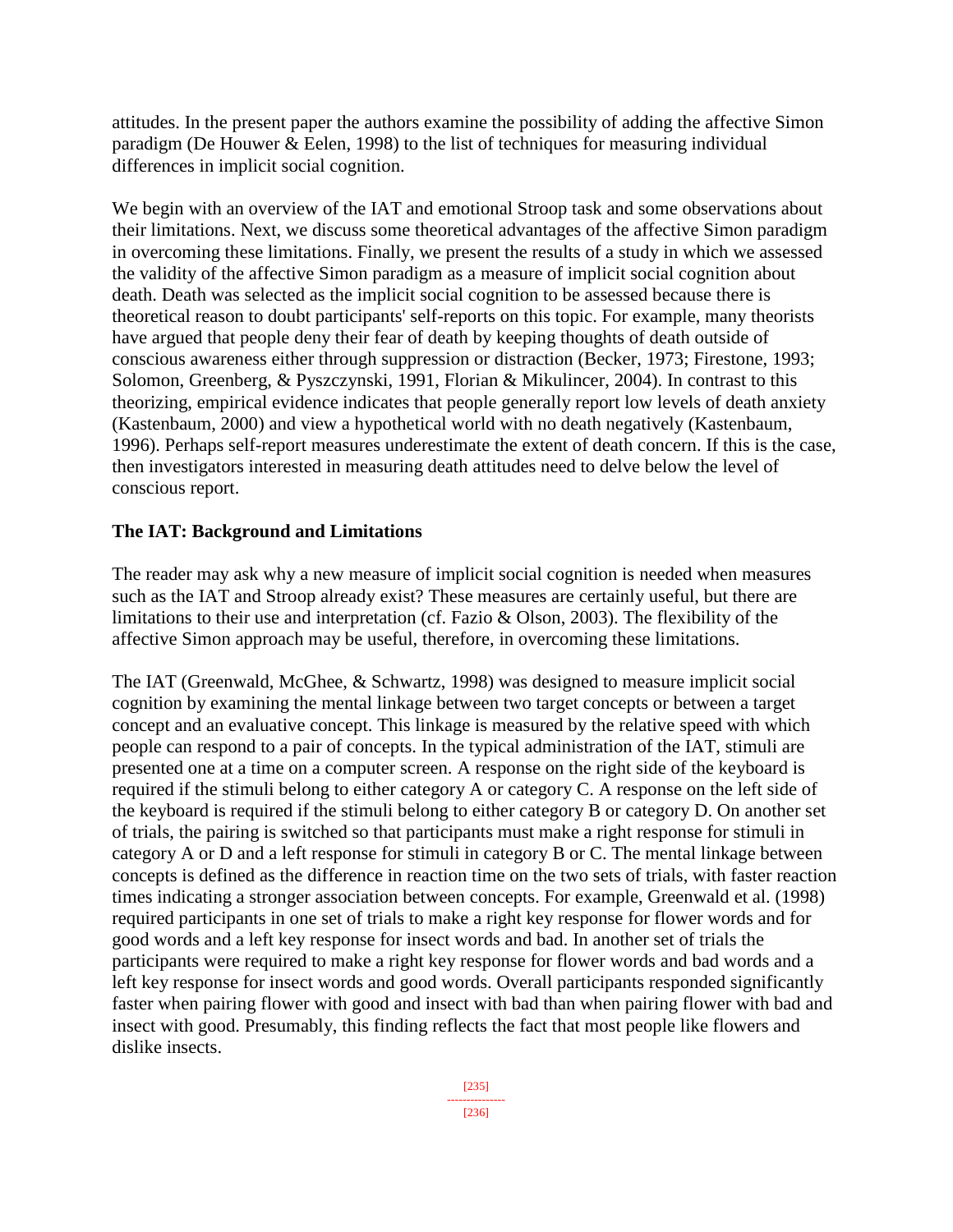In addition to measuring overall preferences, the IAT can also be used to measure individual differences in implicit social cognition. The magnitude of difference in reaction time on trials with different response criteria serves as an index of implicit social cognition about the target concepts. For example, an IAT measure of implicit racism is the difference in reaction times when pairing White with good and Black with bad and reaction times when pairing White with bad and Black with good. The IAT has been used to measure individual differences in sexism (Rudman & Killanski, 2000), racism (Dasgupta, McGhee, & Banaji, 2000; Greenwald, McGhee, & Schwartz, 1998), self-esteem (Greenwald & Farnham, 2000), romantic fantasies (Rudman & Heppen, 2003), spider phobia (de jong, van den Hout, & Rietbueck, 2003), and weight identity (Grover, Keel, & Mitchell, 2003). Although the utility of IAT is well established, it may be best suited to particular types of research questions. In their original presentation of the IAT, Greenwald et al. (1998) recognized that the IAT offers a good measure of implicit cognition for dichotomous concepts such as race (e.g., Black vs. White) but is less well suited for measuring attitudes about target concepts that are not dichotomous. Nosek and Banaji (2001) further highlighted this limitation. In addition, even for dichotomous concepts, interpreting IAT results is often difficult. As Markman, Brendl, and Messiner (2001) indicated, it is difficult to determine if an IAT score reflects a positive attitude towards the target concept or a negative attitude towards the comparison concept. For example, in an IAT assessing implicit racism, if a person responds faster when pairing "White" with "Good" and "Black" with "Bad" than when pairing "White" with "Bad" and "Black" with "Good," then does this person have a pro-White attitude or an anti-Black attitude?

#### **The Emotional Stroop Task: Background and Limitations**

The original Stroop (1935) task required participants to name the color of stimuli, either an array of Xs (i.e., XXXXX) or a color name (e.g. blue). The color names appeared in either a congruent or incongruent color. For example, the word red could appear in red (congruent) or in blue (incongruent). Color-naming responses were slower for incongruent color-word stimuli than for congruent color word or non-word stimuli. Numerous studies have replicated this effect (cf. MacLeod, 1991). Although there are many competing explanations for this Stroop effect, most focus on automaticity and response competition. Because reading is a well-learned automatic behavior people are unable to disregard the semantic content of word stimuli even when that content is not relevant to the task demand of color naming. This inability to inhibit semantic processing drains cognitive resources away form the task demand of color naming. Further, the semantic content produces a response (the name of the word) that is incompatible with the response required by the task (the color in which the word appears). Therefore, reaction time is slowed because these two responses compete for access to a sole output channel.

The emotional variant of the Stroop compares reaction times for naming the color of emotionladen words and neutral words. A large body of research indicates greater Stroop interference when naming the color of words relating to participants' unique anxiety concerns (cf. Williams, MacLeod, & Mathews, 1996). For example, the emotional Stroop has been used to measure aversion to a wide variety of targets such as social anxiety (Mathews & MacLeod, 1985), test anxiety (MacLeod & Rutherford, 1992), rape (Foa, Feske, Murdock, Kozak, & McCarthy, 1991), and arachnophobia (Watts, McKenna, Sharrock, & Trezise, 1986). Williams et al. offered two possible candidate mechanisms to account for this emotional Stroop interference. The first is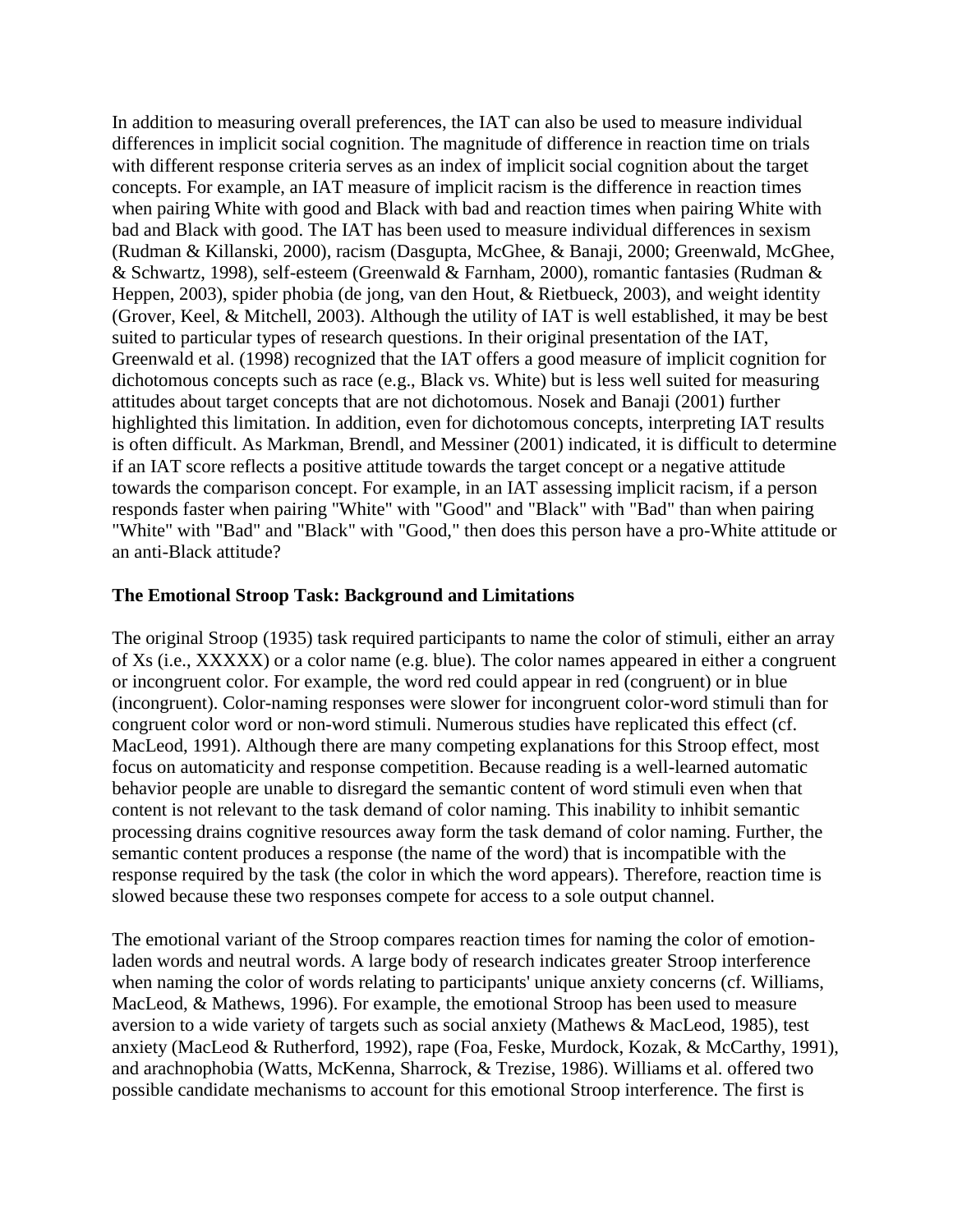attention bias because phobic individuals are likely to be hyper-vigilant for cues related to their particular phobia and the consequent greater accessibility of these thoughts makes it more difficult for them to inhibit the task-irrelevant semantic content of phobic stimuli. The second is suppression because phobic individuals automatically process the emotional content of stimuli pertaining to their particular phobia. Consequently, they may initiate thought-suppression efforts that will create cognitive load and deplete the resources needed for rapid task performance.



Most studies have used the emotional Stoop task to distinguish between clinical and non-clinical populations, but it may be less sensitive to detecting individual differences within the normal range. An additional limitation of the Stroop color-naming task is that it offers researchers little control over how participants process the stimuli. Participants can extract the relevant color information without fully reading the word and thereby override the ability of the irrelevant affective feature of the stimulus to produce interference. Participants engaging in these conscious override strategies will show faster overall response times regardless of the type of word. For example, Mathews and Sebastian (1993) found that, compared to control participants, snakephobic participants did not show greater Stroop interference for snake words. However, snakephobic participants did show faster overall reaction times. Further, the emotional version of the Stroop is not completely analogous to the original Stroop. In the emotional Stroop task the affective meaning of the stimuli can divert attention away from the processing of the taskrelevant feature of the stimuli, but this does not lead to a response that is incompatible with the required response.

### **The Affective Simon Paradigm**

De Houwer and Eelen (1998) described an affective Simon paradigm, which offers a promising new approach to examining implicit social cognition by requiring participants to make verbal responses that are either affectively congruent or incongruent with the valence of the stimuli. The advantage of this new approach is that it allows researchers to better influence the way in which participants process stimuli while being less concerned with controlling the non-affective stimulus dimensions. In the original spatial Simon paradigm (Simon, 1990), participants were required to make either a left or right response to stimuli appearing in different spatial locations based on some non-spatial feature such as color. Reaction times were slower when the spatial position of the stimuli was incompatible with the response (e.g., a stimulus presented on the right requires a left response or a stimulus presented on the left requires a right response).

In the affective variant of the Simon paradigm, participants are required to give an affect-laden verbal response based on some non-affective stimulus dimension. For example, in the first report of the affective Simon paradigm, De Houwer and Eelen (1998) varied the valence of words but had participants make verbal responses of "positive" and "negative" based on whether test stimuli were nouns or adjectives. Participants responded more quickly when stimulus valence and response valence were compatible (saying "positive" to positive words and "negative" to negative words) than when stimulus valence and response valence were incompatible (saying "negative" to positive words and "positive" to negative words). De Houwer, Crombez, Baeyens, and Hermans (2001) conceptually replicated this finding using semantic category, grammatical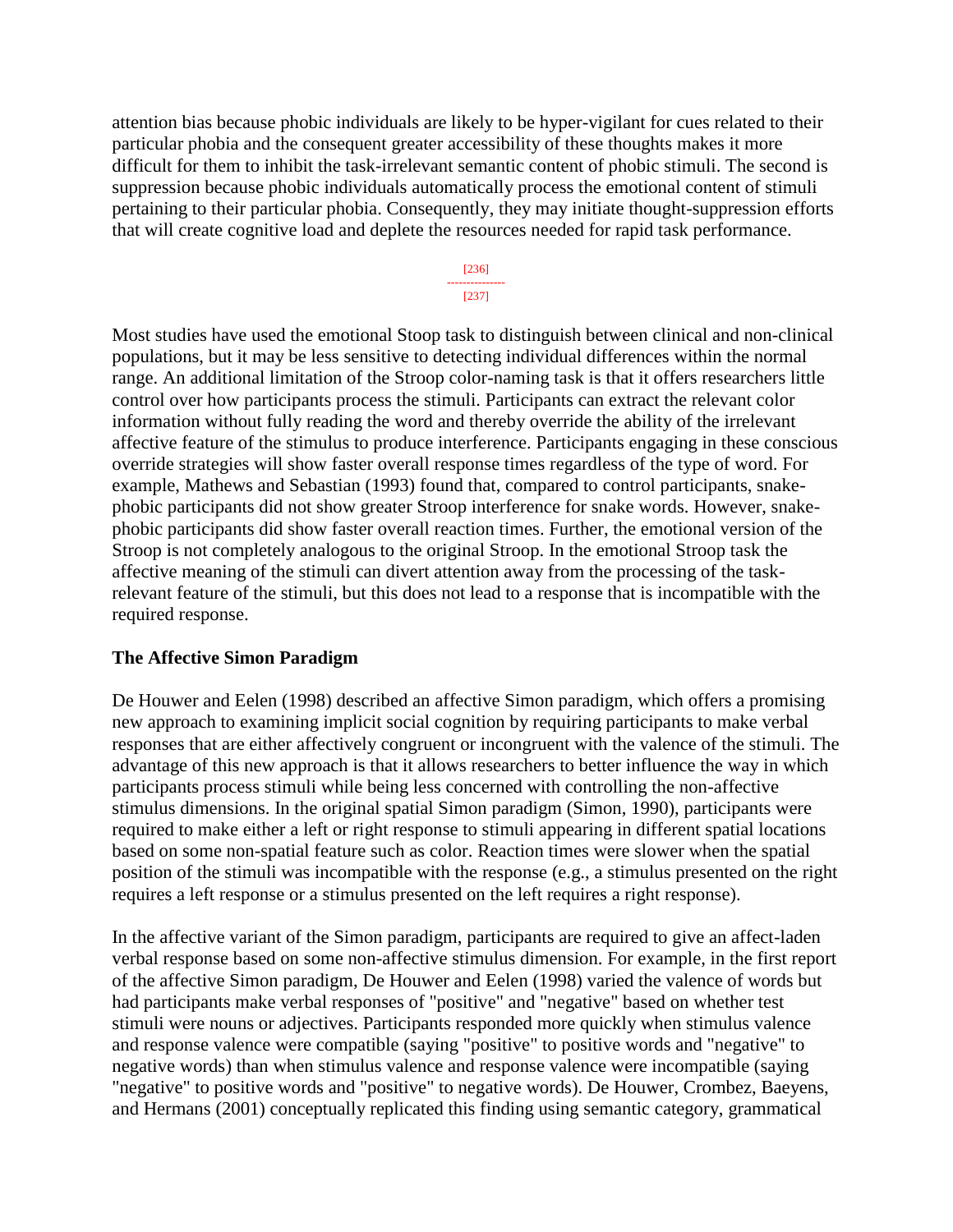category, and even letter case as the non-affective dimensions for evaluating word stimuli. These authors also demonstrated an affective Simon effect using black and white versus color and manmade versus natural as the non-affective dimensions for evaluating picture stimuli. Tipples (2001) found an affective Simon effect using "nice" or "nasty" and "comedy" or "cancer" as the affective responses.

The theoretical account offered by De Houwer and Eelen (1998) as to why the affective Simon effect occurs is based on automaticity. They pointed out that the essential features of the affective Simon paradigm are: (1) that the task demand makes the affective feature of the stimulus irrelevant and (2) that the task requires a response that is either compatible or incompatible with the affective feature of the stimulus. The fact that participants are slower to respond when the affective meaning of the stimulus is incompatible with the required response suggests that the affective feature of the stimulus is being processed automatically. Because it is incompatible with the required response, this automatically processed affective information interferes with participants' ability to respond based on the non-affective feature of the stimulus.

> [237] --------------- [238]

A potential application of the affective Simon paradigm is to measure an individual's implicit social cognition about specific concepts. Whereas the IAT and the emotional Stroop task have been used to measure individual differences, the authors know of no reported studies using the affective Simon paradigm to measure individual differences in implicit social cognition about a specific concept. It seems reasonable, however, that the Simon effect (to the extent that the negative stimuli all represent the same concept) could serve as an index of implicit social cognition about a single concept. The affective Simon paradigm has an advantage over the IAT because it does not require a dichotomous target concept. Similarly, the affective Simon paradigm has an advantage over the emotional Stroop task because it offers the experimenter more control over how the stimuli are processed. By choosing a semantic but non-affective response task (e.g., is the word a noun or an adjective), the researcher ensures that the participant cannot make the required response by processing only surface features of the stimulus and thereby increases the likelihood that the irrelevant affective feature of the stimulus will be processed and interfere with task performance. An additional advantage of the affective Simon paradigm is that the affective features of the stimuli produce responses that are incompatible with the required response based on the non-affective task-relevant dimension. In this way, the affective Simon paradigm may be more similar than the emotional variant of the Stroop task to the original Stroop task.

### **The Case of Death**

The goal of the present investigation was to demonstrate that the affective Simon paradigm could be used to assess individual differences in implicit social cognition about a specific target concept. Specifically, the affective Simon paradigm was used as a reaction-time measure of implicit attitudes about death, with more negative implicit attitudes about death indicated by slower reaction times when pairing death-related stimuli with a "good" response than when pairing death-related stimuli with a "bad" response. Death anxiety was chosen as the target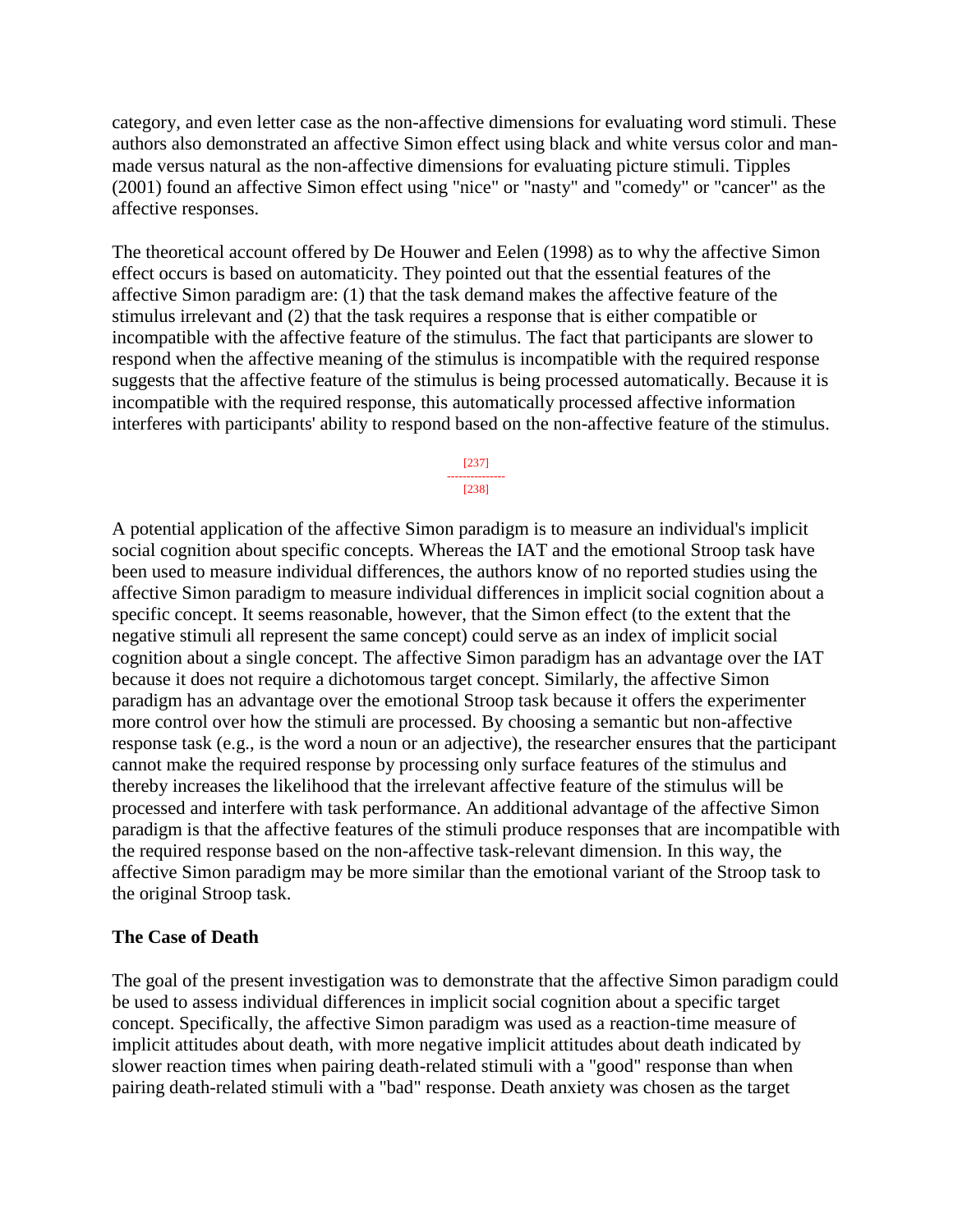concept because of concerns that it cannot be adequately assessed using self-report (Becker, 1973; Firestone, 1993; Solomon, Greenberg, & Pyszczynski, 1991; Florian & Mikulincer, 2004).

Studies using the emotional Stroop procedure as a measure of death anxiety have revealed that in general people take longer to name the color of death words than non-death words (Feifel & Branscombe, 1973). However, there is little evidence for the validity of the emotional Stroop task as a measure of death anxiety. The extent of Stroop interference for death words was greater among terminally ill patients than healthy individuals (Feifel, Freilich, & Herman, 1973). In contrast, no relation emerged between Stroop measures of death anxiety and self-report measures of death depression (Saboonchi & Lundh, 1997), death anxiety, or religiosity (Lundh & Radon, 1998). Similarly, Bassett and Dabbs (2003) found only modest evidence for the validity of the IAT as a measure of death attitudes. In one study, these authors had mortuary and university students complete a paper and pencil version of the IAT assessing the extent to which they associated death with self versus others. Although both groups responded faster when pairing death with others than when pairing death with self, this difference was greater among university than mortuary students. In a second study, these authors reported that implicit acceptance of death as measured by the IAT was not correlated with self-reported death anxiety but was predictive of wanting a living will and interest in prearranging one's own funeral. However, the interpretation of these IAT findings is difficult because life was juxtaposed to death as the comparison category. Consequently, it is difficult to determine if effects were driven by attitudes toward death or attitudes toward life.

The affective Simon paradigm might be a better measure of implicit social cognition about death because it offers greater control than the Stroop paradigm over how participants process stimuli and because, unlike the IAT, it does not require a comparison target concept. We modified the affective Simon paradigm in the present study to use affectively negative stimuli exemplars from a single concept (death). Consequently, the difference in reaction time when making an affectively positive or affectively negative response to death stimuli should provide an index of implicit social cognition about death. In order to examine convergent validity, implicit death attitude scores based on the affective Simon paradigm were compared to self-reported death attitudes, as well as to implicit death attitudes based on other reaction time measures - the emotional Stroop task and the IAT.

> [238] --------------- [239]

# **METHOD**

### **Participants**

Participants were 89 undergraduate students enrolled in introductory psychology classes at a large urban university. Of these participants, 60 were women, 24 were men, and 5 did not report their gender. Participants ranged in age from 18 to 49 years, with a mean age of 22.2 years (SD  $=$ 6.4). Participants received partial credit towards the completion of a class research requirement.

### **Materials and Procedure**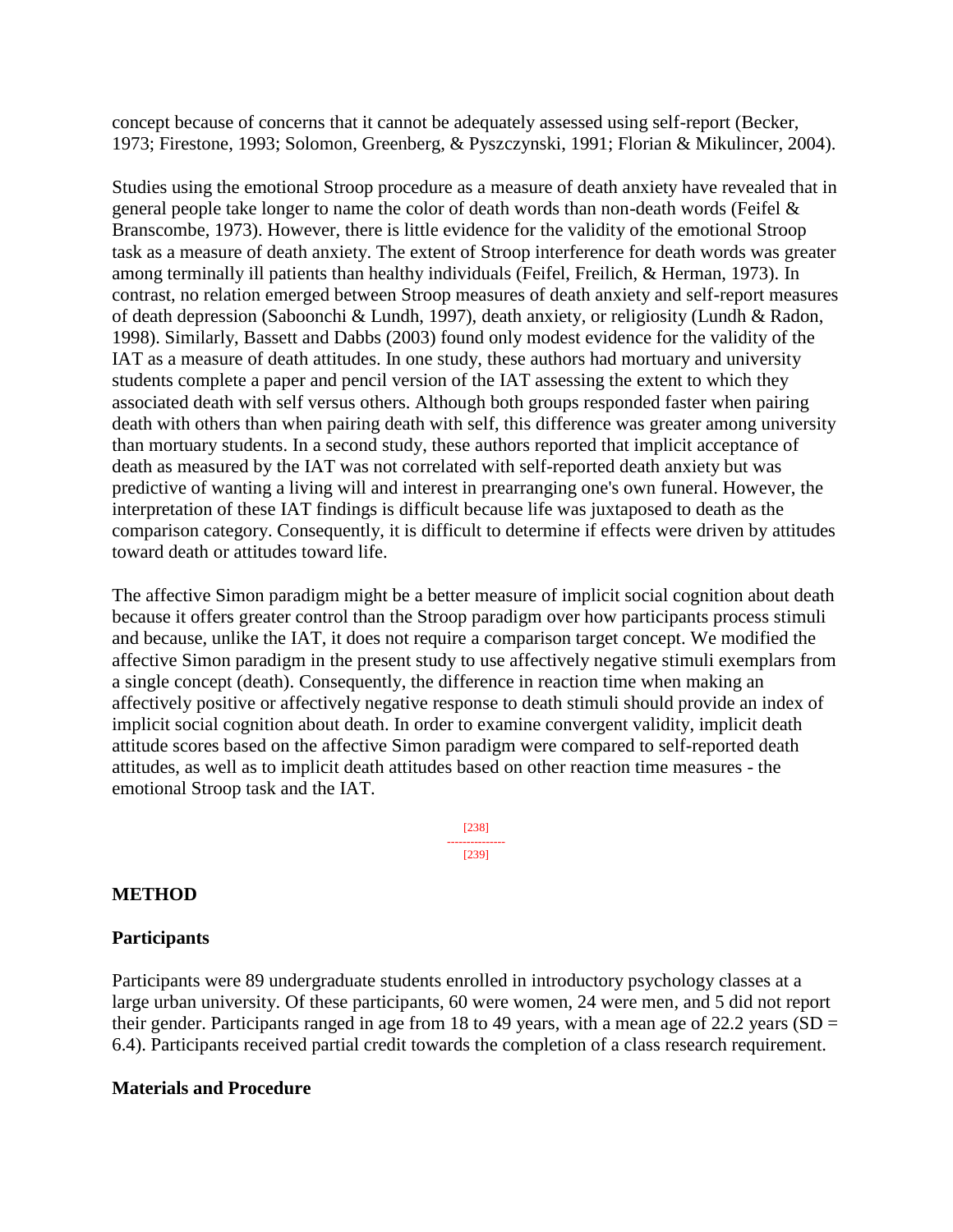Participants completed the revised Death Attitude Profile (DAP-R, Wong, Recker, & Gesser, 1994) on which they reported their agreement with several statements about death. Next, participants completed a version of the IAT assessing implicit death acceptance that measured response speed when pairing words about death or life with words about self or other people. In addition, participants performed an emotional Stroop task in which their speed for identifying the color of death words (by pressing an appropriate key on a computer keyboard) was compared to their speed for identifying the color of emotionally neutral words. Lastly, participants completed an affective Simon task in which they had to give positive or negative verbal responses to death and non-death words based on whether the word was a person or a thing.

## **Affective Simon**

Participants performed an affective Simon task in which they were asked to make verbal responses of "good" or "bad" based on whether a stimulus word was a person or a thing. One half of the participants were instructed to say "good" if the word was a person and "bad" if the word was a thing, whereas the other half of participants were instructed to say "good" if the word was a thing and "bad" if the word was a person. The first set of trials served as practice to allow participants a chance to become accustomed to pairing the appropriate response with the appropriate stimuli. In this practice trial half of the words were people (yankee, leader, chief, student, mayor, son) and half the words were things (farm, town, avenue, football, machinery, cars). Each word was presented in the center of the computer screen in 96-point Times New Roman font. Participants responded by speaking into a microphone that they held in their hand. An "X" was presented in the center of the screen prior to the appearance of each stimulus to orient the participant. There was a 500 ms interval between participants' response and the appearance of the orienting "X." There was also a 500 ms interval between the appearance of the orienting "X" and the next stimulus word.

In the test trials, half the words were people and half the words were things. One half of the people words were death-related (undertaker, mortician, coroner, killer, murderer, executioner) and the other half of the people words were positive (parent, fireman, lover, friend, spouse, hero). One half of the thing words were death related (cemetery, morgue, grave, coffin, casket, urn) and the other half of the thing words were positive (sunset, silk, gold, roses, candy, chocolate). In a pilot study participants rated the valence of stimulus words on a 9-point scale, where 1 indicated "extremely negative" and 9 indicated "extremely positive." Positive thing words ( $M = 7.72$ ) were rated as more positive than were death thing words ( $M = 3.08$ ), F (1, 22)  $= 262$ , p < .01 and positive people words (M = 8.00) were rated as more positive than were death people words ( $M = 2.69$ ),  $F(1, 22) = 393$ ,  $p < .01$ . Each word was presented only once and the order of presentation was randomized. An experimenter recorded whether each response was correct or incorrect and any instances in which the participant's response failed to trigger the voice key. We excluded from analysis all incorrect responses, responses faster than 200 ms and responses slower than 1400 ms.

> [239] --------------- [240]

**Stroop**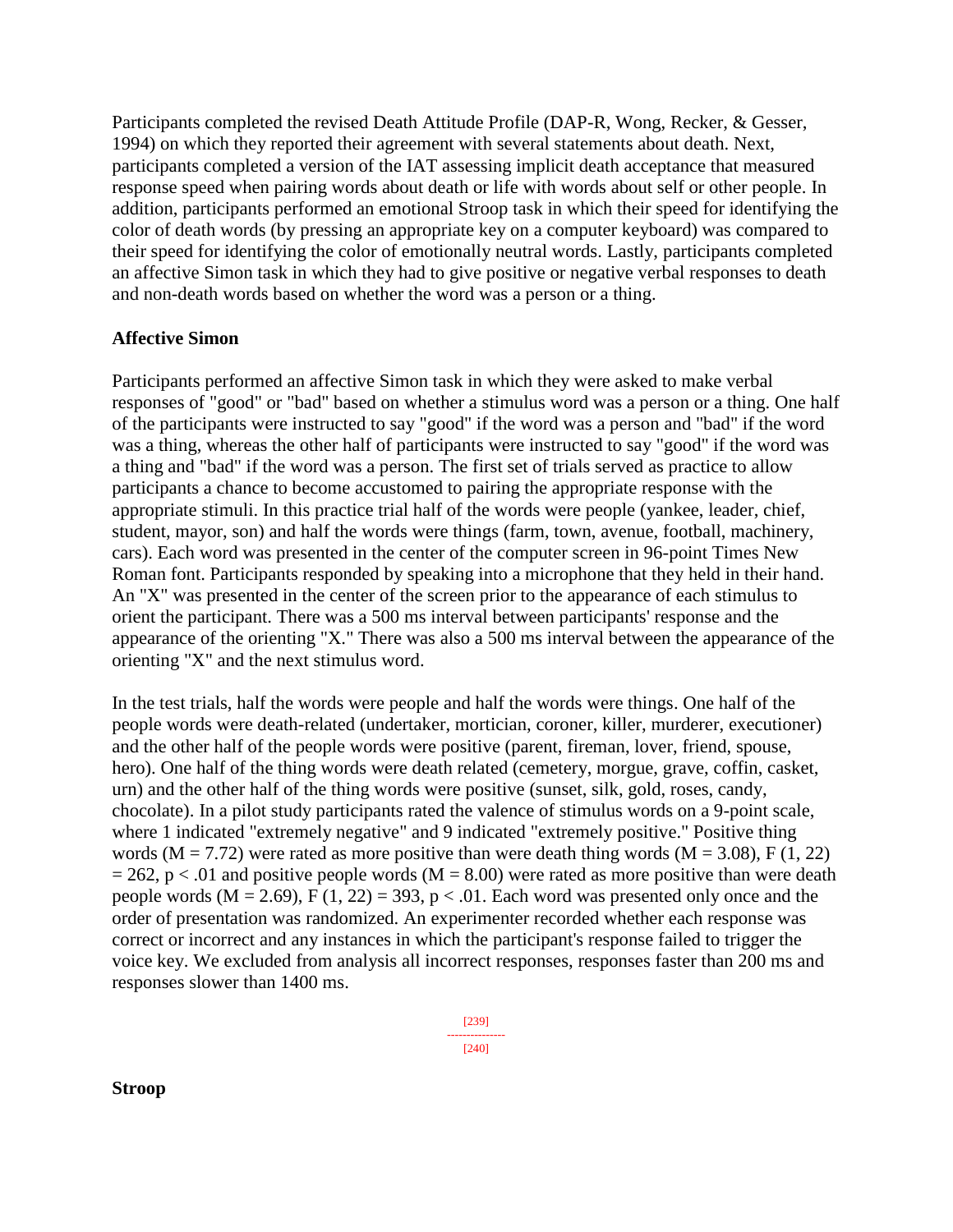Participants completed a Stroop task in which they identified the color of word stimuli by making a left or right keyboard response. We instructed one half of the participants to press the "Q" key if the word was blue and the "P" key if the word was yellow and the other half of the participants to pres the "P" key if the word was blue and the "Q" key if the word was yellow. In 40 initial practice trials, stimuli were figures made up of five X's (i.e., XXXXX). These practice trials allowed participants time to become proficient at which response was required for which color. In the test trials stimuli were five words related to death (i.e., morgue, skull, corpse, death, coffin) and five control words that were matched with the death words for number of letters and frequency of occurrence (i.e., flocks, herbs, errand, field, castle). Each word was presented twice (once in yellow and once in blue) for a total of 20 trials. Words were presented one at a time in 96-point Times New Roman font on a 35 cm computer screen. There was a 200 ms interval between each participant's response and the onset of the next stimulus. The order of presentation was randomized with the restriction that no color or word type appeared more than three times consecutively. We excluded from analysis all incorrect responses, responses faster than 200 ms and responses slower than 1400 ms. We calculated a Stroop measure of implicit death concern by subtracting the average speed with which participants identified the color of control words from the average speed with which participants identified the color of death words, with higher resulting scores indicating more death anxiety. We viewed this score as indicative of implicit death concern because the semantic processing of death words more than the semantic processing of non-death words captures participants' attention and detracts from their ability to perform the color identification task.

# **IAT**

Using a version of the IAT described by Dabbs, Bassett, and Dyomina (2003) that runs on a personal digital assistant (PDA), we assessed participants' implicit death acceptance. The PDA is a relatively inexpensive hand-held computer. In the PDA administration of the IAT, participants categorize words as belonging to one of four categories by using a stylus to tap the left or right side of the PDA screen. Each test begins with 12 words shown on the screen, four category labels (in upper case letters) and three exemplars for each category (in lower case letters). After examining the category labels and exemplars to be used for a given trial, participants tap a button on the PDA screen labeled "begin test," following which the category labels remain visible at the top of the screen while exemplars appear one at a time in the center of the screen. Each trial consists of 24 exemplar words presented in one of 20 preprogrammed random orders with the qualification that exemplars representing the same category cannot occur more than three times consecutively. Words remain visible on the screen until the participant makes a response by using a stylus to tap the left or right side of the screen. There is a 400 ms interval between a participant's response and the onset of the next stimulus word. The PDA records the correctness of the response and the reaction time in milliseconds.

Following a procedure described by Bassett and Dabbs (2003), the category labels and exemplars used to measure implicit death acceptance were "DEATH" (death, die, dying), "LIFE" (life, live, living), "SELF" (me, my, mine), and "OTHERS" (they, them, theirs). On one trial, participants paired "LIFE" and "SELF" with a left response and "DEATH" and "OTHERS" with a right response. On another trial, the pairing was switched so that "LIFE" and "OTHERS" required a left response and "DEATH" and "SELF" required a right response. The order of pairings was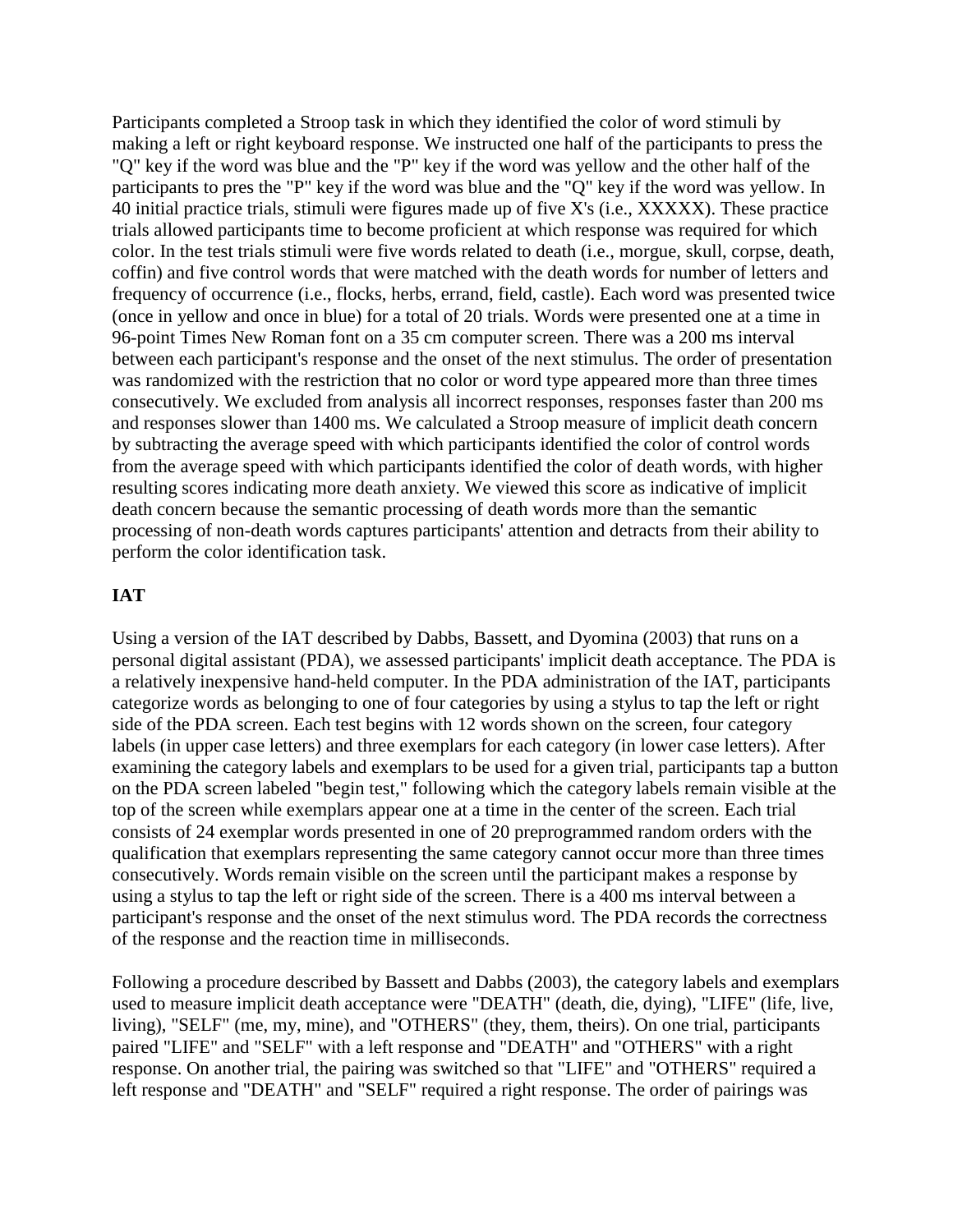counterbalanced so that one half of participants did the "DEATH" with "OTHERS" trial first and the other half of participants did the "DEATH" with "SELF" trial first. We excluded from analysis all incorrect responses, responses faster than 200 ms and responses slower than 1400 ms. An IAT measure of death acceptance was created by subtracting the mean reaction time for categorizing words when pairing "Death" with "Self" from the mean reaction time for categorizing words when pairing "Death" with "Other," so that higher scores indicated more implicit association of death with self than with others.

> [240] --------------- [241]

#### **DAP-R**

Participants also completed the revised Death Attitude Profile (DAP-R; Wong, Recker, & Gesser, 1994), on which they expressed their agreement, using a 7-point Likert scale (strongly disagree to strongly agree), with 32 death-related items. The DAP-R yields separate indexes of the extent to which people fear death, avoid death, and accept death. Death acceptance may be characterized as: 1) neutral acceptance, involving stoic recognition of the inevitability of death, 2) approach acceptance, involving the conceptualization of death as a positive event such as the passageway to a better existence, or 3) escape acceptance, involving viewing death as a release from the hardships of life. The fear of death score is the average rating of 7-items such as "Death is no doubt a grim experience." Wong et al. reported an internal consistency coefficient of .86 and a test-retest reliability of .71 for this scale. The death avoidance score is the average rating of 5-items such as "I avoid death thoughts at all costs." Wong et al. reported an internal consistency coefficient of .88 and a test-retest reliability of .61 for this scale. The neutral acceptance score is the average rating of 5-items such as "Death is a natural aspect of life." Wong et al. reported an internal consistency coefficient of .65 and a test-retest reliability of .64 for this scale. The approach acceptance score is the average rating of 10-items such as "I believe that I will be in heaven after I die." Wong et al. reported an internal consistency coefficient of .97 and a testretest reliability of .95 for this scale. The escape acceptance score is the average rating of 5-items such as "Death will bring an end to all my troubles." Wong et al. reported an internal consistency coefficient of .84 and a test-retest reliability of .83 for this scale.

#### **RESULTS**

The affective Simon effect was observed, with participants responding significantly faster when stimulus words and responses were affectively congruent ( $M = 808$ ,  $SD = 129$ ) than when stimulus words and responses were affectively incongruent ( $M = 857$ ,  $SD = 148$ ),  $F(1,92) =$ 35.45,  $p < 0.01$ . A Simon measure of implicit death concern was created by subtracting the mean reaction time for trials when participants were required to give a verbal response of bad to deathrelated words from the mean reaction time for trials when participants were required to give a verbal response of good to death-related words. The means and standard deviations for implicit and self-report measures are presented in Table 1. Correlations among implicit and self-report measures are presented in Table 2. None of the implicit measures were correlated with any of the self-report measures. The Simon measure of implicit death concern was not correlated with selfreported death attitudes or with the Stroop measure. However, implicit death concern as measured by the affective Simon was significantly positively correlated with implicit death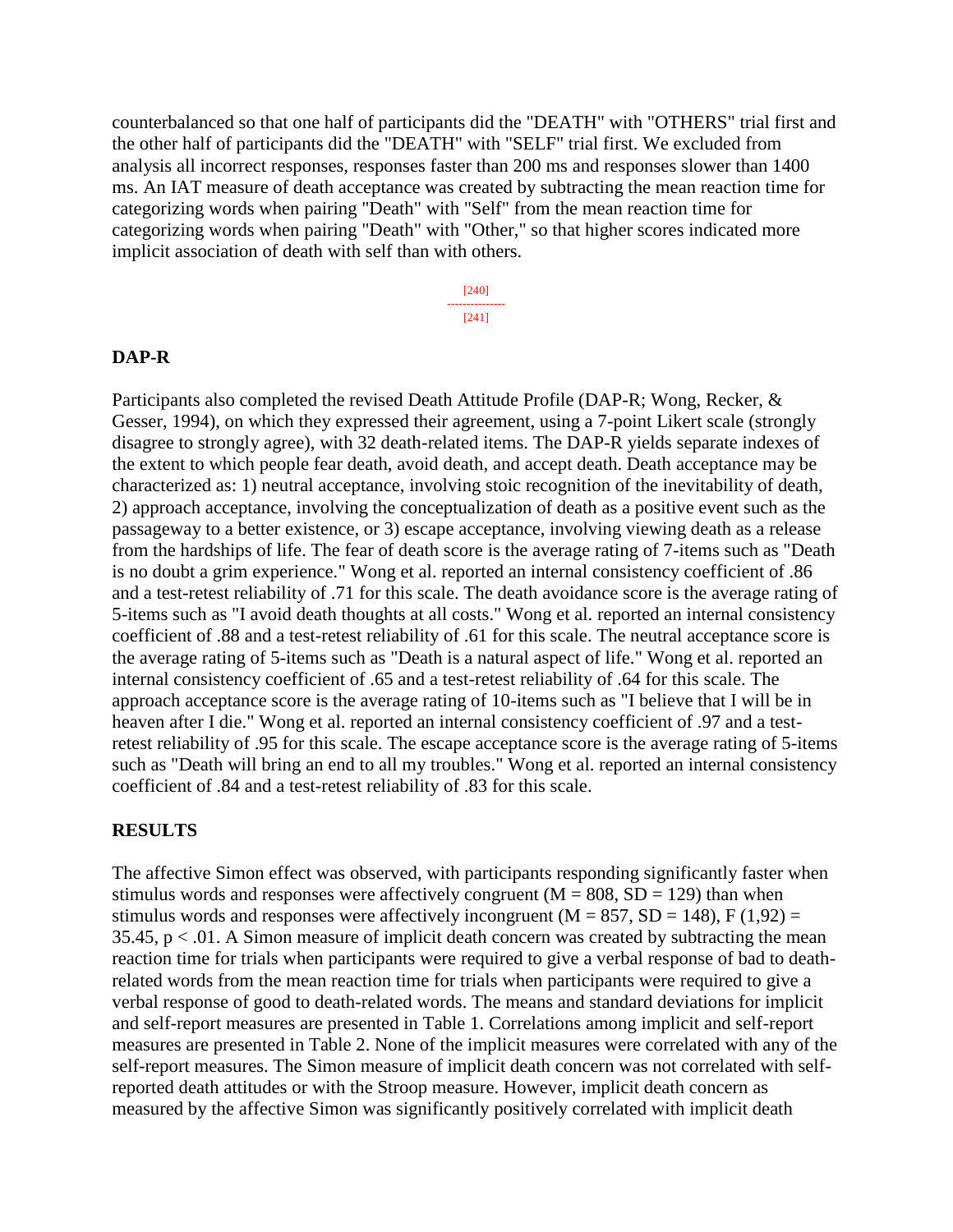acceptance as measured by the IAT. Participants who implicitly associated death with self more than other people also tended to have more difficulty giving positive responses to death stimuli.

| Table 1. Means, Standard Deviations, and Reliabilities for Implicit and Explicit Measures |  |  |  |
|-------------------------------------------------------------------------------------------|--|--|--|
|                                                                                           |  |  |  |

|                        | Mean    | Standard<br>Deviation | Chronbach's<br>Alpha |
|------------------------|---------|-----------------------|----------------------|
| Fear of Death          | 3.78    | 1.23                  | .78                  |
| Death Avoidance        | 3.75    | 1.49                  | .89                  |
| Neutral<br>Acceptance  | 5.78    | 0.76                  | .55                  |
| Approach<br>Acceptance | 4.88    | 1.47                  | .93                  |
| Escape<br>Acceptance   | 3.76    | 1.59                  | .88                  |
| <b>IAT</b>             | $-1.71$ | 10.11                 |                      |
| Stroop                 | 5.42    | 69.09                 |                      |
| <b>Affective Simon</b> | 48.76   | 78.98                 |                      |

[241] --------------- [242]

# **Table 2. Correlations Among Implicit and Explicit Measures of Death Attitudes**

|                              |  | $1\quad 2\quad 3$ |    | $4\quad 5\quad 6$                           |                   |                      | 8           |
|------------------------------|--|-------------------|----|---------------------------------------------|-------------------|----------------------|-------------|
| 1. Simon                     |  |                   |    | $.01$ $-.13$ $.14$ $.08$ $.15$ $.15$ $.29*$ |                   |                      |             |
| 2. Fear of<br>Death          |  | $.57*$            | 16 | $-.12$ $-.00$ $-.12$                        | $28*$             |                      |             |
| 3. Death<br>Avoidance        |  |                   |    | $.03$ $-.01$ $-.13$ $- .16$                 |                   | 15                   |             |
| 4. Neutral<br>Acceptance     |  |                   |    | $29*$                                       | $.23*$            | $\overline{a}$<br>05 | .02         |
| 5.<br>Approach<br>Acceptance |  |                   |    |                                             | $.45*$ .17 $-.12$ |                      |             |
| 6. Escape<br>Acceptance      |  |                   |    |                                             |                   |                      | $.12 - .07$ |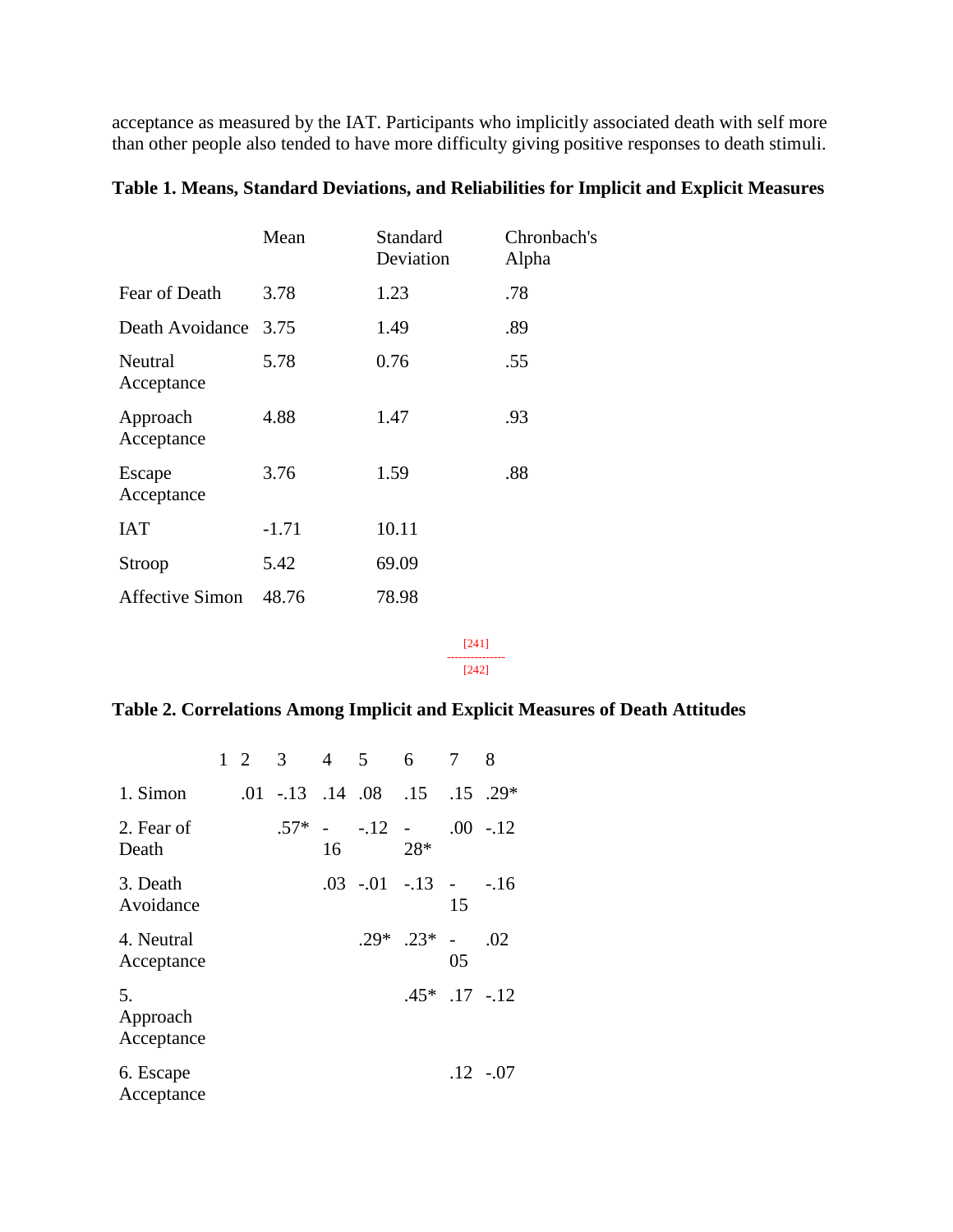$7.$  Stroop  $-10$ .

8. IAT

 $* p < .05$ 

#### **DISCUSSION**

Consistent with previous research findings (De Houwer, Crombez, Baeyens, Hermans, 2001; De Houwer & Eelen, 1998; and Tripples, 2001), participants' reaction times were faster when the stimulus and response were affectively congruent than when the stimulus and response were affectively incongruent. Unlike previous research, the present study used negative stimuli that were all related to the same concept (i.e., death). Therefore, the Simon effect should be indicative of individual's implicit attitudes towards death. However, this affective Simon measure was not related to self-reported death attitudes. Similarly, the other reaction time measures of death attitudes (IAT and Stroop) were also unrelated to self-report measures. Many other researchers have failed to find a relation between implicit and explicit measures of death in particular (Handal, Peal, Napoli, & Austrin, 1984; Lundh & Radon, 1998; Saboonchi & Lundh, 1997) and other concepts in general (Karpinski & Hilton, 2001). This lack of relation may reflect the fact that implicit measures are less sensitive to distorted or biased reporting. Consequently, participants who are anxious about death could have reported little death anxiety (biased selfreport) but would have shown more implicit death anxiety on the implicit measure. Alternatively, as Wilson, Lindsey, and Schooler (2000) suggested, it may be possible that people can simultaneously hold different implicit and explicit attitudes about the same concept. Therefore, implicit and explicit death attitudes may be congruent for some participants but incongruent for other participants, making it difficult to detect an overall pattern of relation.

[242]

#### --------------- [243]

The possibility of simultaneously having different implicit and explicit attitudes about the same target does not, however, account for the finding that the affective Simon measure was not related to the Stroop measure because both of these tasks assess implicit attitudes. However, as Nosek and Banaji (2001) pointed out, it may be erroneous to assume that different measures tap the same implicit cognition because the demands of the tasks are somewhat similar. Further, the Stroop and Simon tasks differ in the extent to which the response is related to the affective content of the stimuli. De Houwer and Eelen (1998, p. 46) noted "the essential feature of the Simon paradigm is that the irrelevant feature is meaningfully related to the response that has to be made." Although the negative affective features of the death stimuli are incompatible with the verbal response of good in the affective Simon task described in this study, they are not incompatible with the color response required in the Stroop task. It is also possible that the lack of relation between the Stroop and affective Simon measures of implicit death anxiety stem from several differences in the way the tasks were administered. The Stroop task required manual responses, whereas the affective Simon task required verbal responses. Further, fewer exemplar stimuli were used in the Stroop task than in the affective Simon task. The lack of relation between the two measures in the present study could be due either to the differing requirements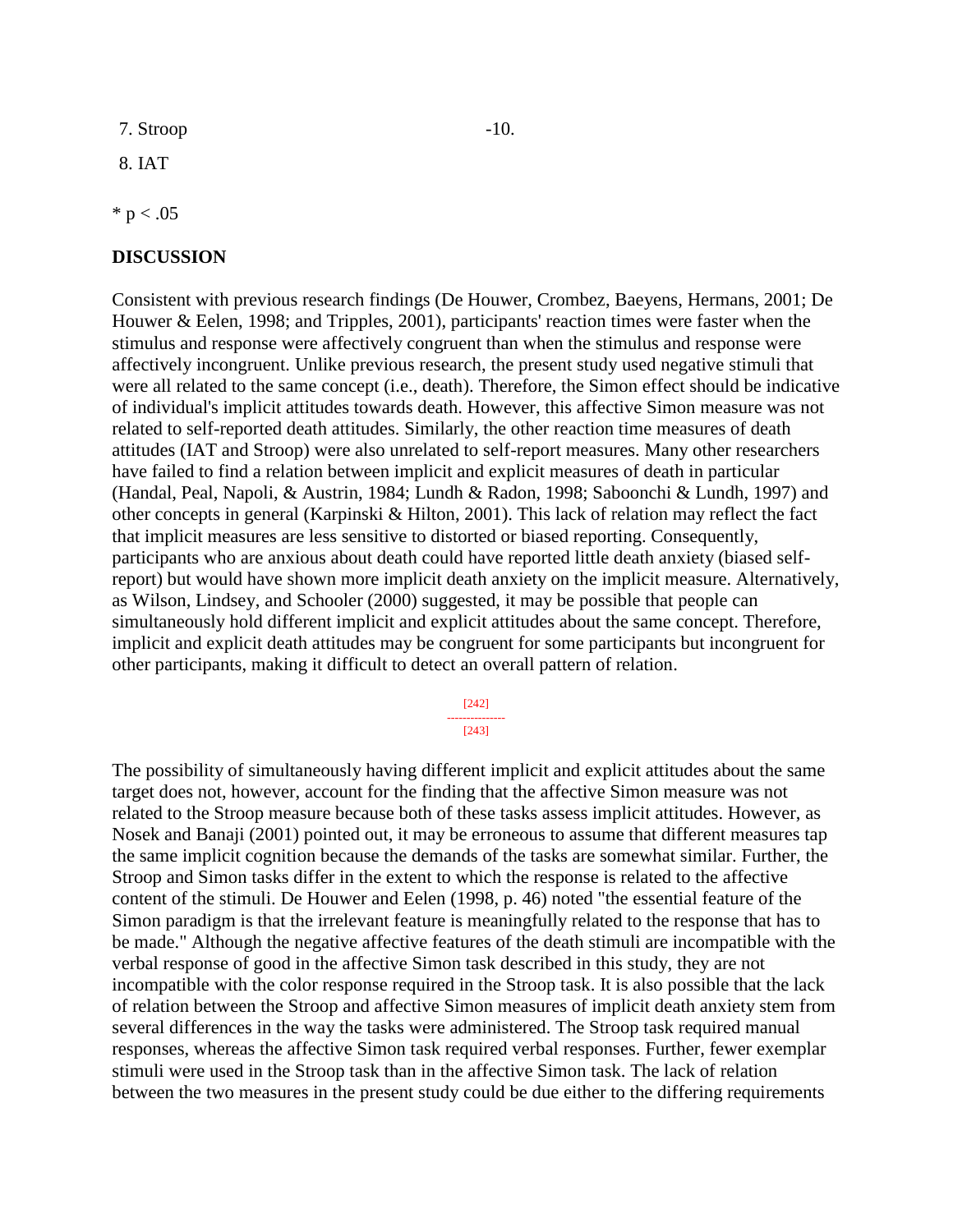inherent in the tasks or to the differing number of stimuli and response modalities implemented. However, the affective Simon measure was statistically significantly (but weakly) related to the IAT measure even though the tasks were administered differently.

Although there are several existing measures of implicit social cognition, researchers should continue to work on the development of new measures because, as Nosek and Banaji (2001, p. 34) pointed out, "no one measure will, or can, serve the demands of all research questions." The affective Simon paradigm seemed to be a good candidate for measuring individual differences in implicit social cognition because of several features that overcome theoretical limitations of measures such as the emotional Stroop and IAT. It makes possible the assessment of attitudes about non-dichotomous targets and it offers researchers great flexibility as to how participants process stimuli. In addition, the affective Simon paradigm is sensitive to the ability of stimulus valence to interfere with task demands because, unlike the Stroop task, it requires participants to make a response that is affectively related (either congruent or incongruent) with the stimuli. However, none of these advantages is useful unless it can be established that the affective Simon paradigm is measuring something meaningful.

The affective Simon task faces a shared problem with other measures of implicit social cognition like the Stroop and IAT in that convergent validity may be difficult to establish using self-report measures. If reaction time measures of implicit social cognition are conceptualized as measuring emotional reactions to targets that participants are either inattentive to and unaware of or motivated to deny, then there is no reason to expect such scores to correlate with self-report measures. Although there may be good reason to doubt the veracity of self-reported attitudes about topics such as death, implicit measures based on reaction time cannot be assumed superior to self-report measures unless they can be validated. Future research demonstrating the validity of the affective Simon paradigm is needed before its use can be advocated. Future attempts at validating the affective Simon paradigm should focus on comparing it to physiological or behavioral measure rather than self-report. In the case of death attitudes, such studies could examine the ability of the affective Simon index of death attitude to predict physiological changes in response to death stimuli (e.g., blood levels of the stress hormone cortisol, greater brow contraction measured by electromyography, increased pulse rate, or electrodermal activity), distinguish between groups (e.g. morticians vs. university students), or moderate behaviors in response to mortality salience manipulations (cf. Pyszczynski, Greenberg, & Solomon, 1997).

> [243] --------------- [244]

### **REFERENCES**

Bassett, J.F., & Dabbs, J.M. Jr. (2003). Evaluating explicit and implicit death attitudes in funeral and university students. Mortality, 8, 352-371.

Becker, E. (1973). The denial of death. New York: Free Press.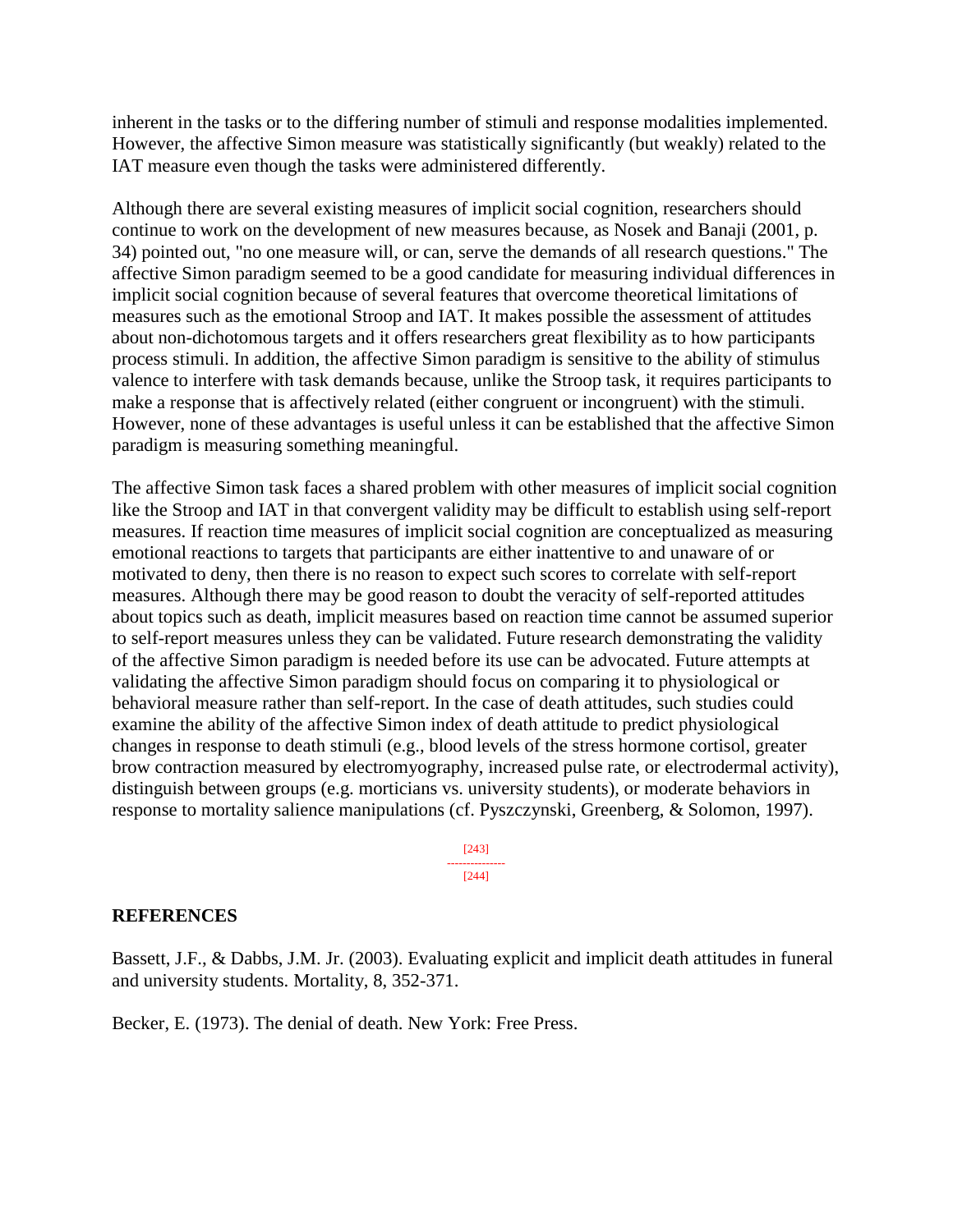Conte, H.R., Weiner, M.B., & Plutchik, R. (1982). Measuring death anxiety: Conceptual, psychometric, and factor-analytic aspects. Journal of Personality and Social Psychology, 43, 775-785.

Dabbs, J.N. Jr., Bassett, J.F., Dyomina, N.V. (2003). The plam IAT: A portable version of the implicit association task. Behavior Research Methods, Instruments, and Computers, 35, 90-95.

Dasgupta, N., McGhee, D.E., Greenwald, A.G., & Banaji, M.R. (2000). Automatic preferences for white Americans: Eliminating the familiarity explanation. Journal of Experimental and Social Psychology, 36, 316-328.

De Houwer, J., & Eelen, P. (1998). An affective variant of the Simon paradigm. Cognition and Emotion, 12, 45-61.

De Houwer, J., Crombez, G., Baeyens, F, & Hermans, D. (2001). On the generality of the affective Simon effect. Cognition and Emotion, 15, 189-206.

de Jong, P. J., van den Hout, M.A., Rietbroek, H., Huijding, J. (2003).Dissociations between implicit and explicit attitudes toward phobic stimuli. Cognition & Emotion, 17, 521-545.

Fazio, R.H., & Olson, M.A. (2003). Implicit measures in social cognition research: Their meaning and use. Annual Review of Psychology, 54, 297-327.

Feifel, H., & Branomb, A.B. (1973). Who's afraid of death? Journal of Abnormal Psychology, 3, 282-288.

Feifel, H., Freilich, J., Herman, L. (1973). Death fear in dying heart and cancer patients. Journal of Psychosomatic Medicine, 17, 161-166.

Firestone, R.W. (1993). Individual defenses against death anxiety. Death Studies, 17, 497-515.

Florian, V., & Mikulincer, M. (2004). A multifaceted perspective on the existential meanings, manifestations, and consequences of the fear of personal death. In J. Greenberg, S.L. Koole, and T. Pyszczynski (Eds.). Handbook of experimental existential psychology. New York: Guilford.

Foa, E.B., Feske, U., Murdock, T.B., Kozac, M.J., & McCarthy, P.R. (1991). Processing of threat-related information in rape victims. Journal of Abnormal Psychology, 100, 156-162.

> [244] --------------- [245]

Greenwald, A.G., & Farnham, S.D. (2000). Using the implicit association test to measure selfesteem and self-concept. Journal of Personality and Social Psychology, 79, 1022-1038.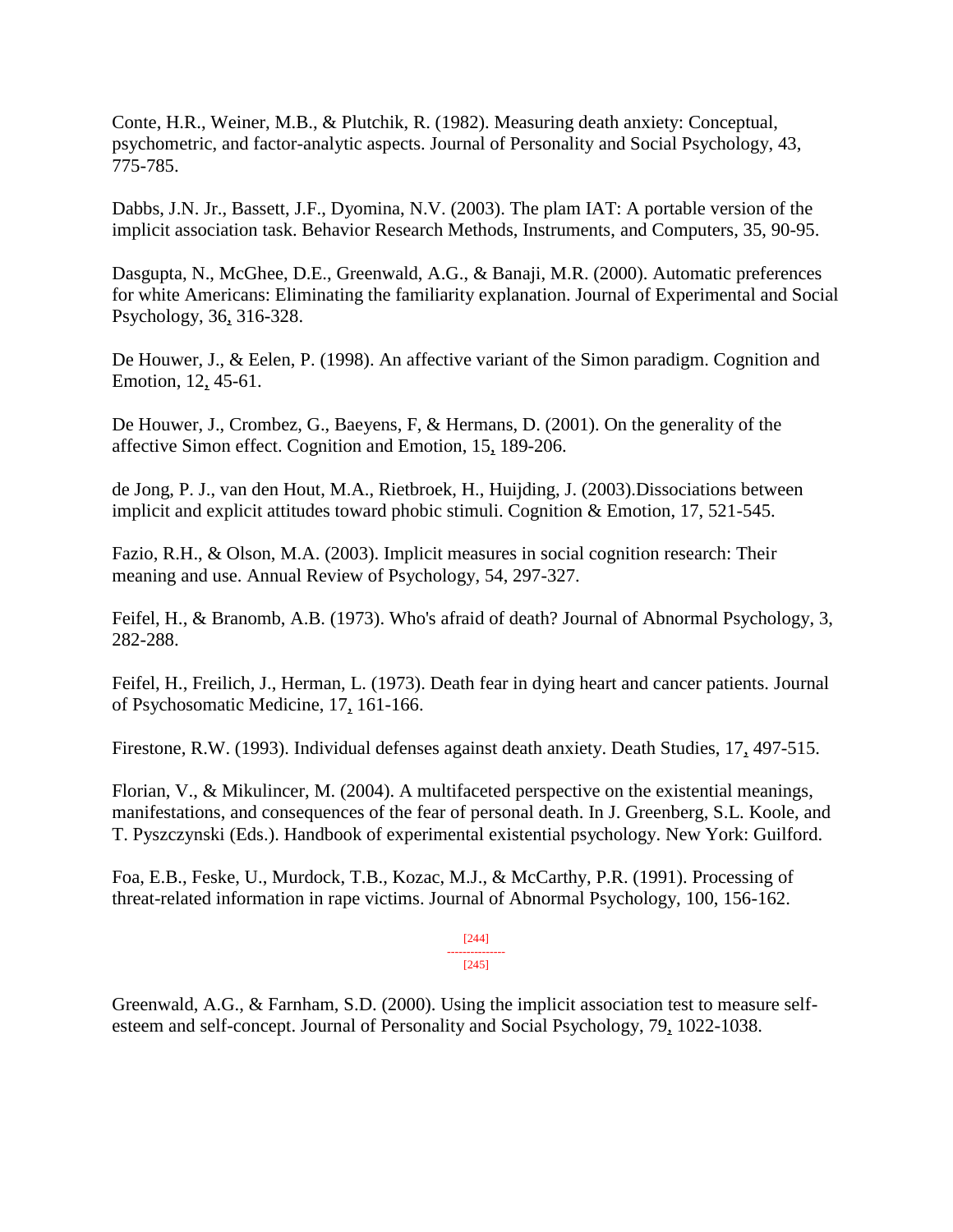Greenwald, A.G., McGhee, D.E., & Schwartz, J.L.K. (1998). Measuring individual differences in implicit cognition: The implicit association test. Journal of Personality and Social Psychology, 74, 1464-1480.

Grover, V.P., Keel, P. K., & Mitchell, J.P. (2003). Gender differences in implicit weight identity. International Journal of Eating Disorders, *34*, 125-135.

Handal, P.J., Peal, R.L., Napoli, J.G., Austrin, H.R. (1984). The relationship between direct and indirect measures of death anxiety. Omega: Journal of Death and Dying, 15, 245-262.

Karpinski, A., & Hilton, J.L. (2001). Attitudes and the implicit association test. Journal of Personality and Social Psychology, 81, 774-788.

Lang, P.J., Bradley, M.M, Cuthbert, B.N. (1995). International affective picture system (IAPS). Technical manual and affective ratings. Gainesville, FL: The Center for Research in Psychophysiology, University of Florida.

Lundh, L.G., & Radon, V. (1998). Death anxiety as a function of belief in an afterlife. A comparison between a questionnaire measure and a Stroop measure of death anxiety. Personality and Individual Differences, 25, 487-494.

MacLeod, C., & Rutherford, E.M. (1992). Anxiety and the selective processing of emotional information: Mediating roles of awareness, trait and state variables, and personal relevance of stimulus materials. Behavior Research and Therapy, 30, 479-491.

Mathews, A.M., & MacLeod, C. (1985). Selective processing of threat cues in anxiety states. Behavior Research and Therapy, 23, 563-569.

Mathews, A.M., & Sebastiona, S. (1993). Suppression of emotional Stroop effects by fear arousal. Cognition and Emotion, 7*,* 517-530.

Nosek, B.A., & Banaji, M.R. (2001). The go/no-go association task. Social Cognition, 19, 161- 176.

Pyszczynski, T., Greenberg, J., & Solomon, S. (1997). Why do we nee what we need? A terror management perspective on the roots of human social motivation. Psychological Inquiry, 8, 1-20.

Rudman, L.A., & Heppen, J.B. (2003). Implicit romantic fantasies and women's interest in personal power: A glass slipper effect? *Personality and Social Psychology Bulletin, 29*, 1357- 1370.

Rudman, L.A., & Killanski, S.E. (2000). Implicit and explicit attitudes towards female authority. Personality and Social Psychology Bulletin, 26, 1315-1328.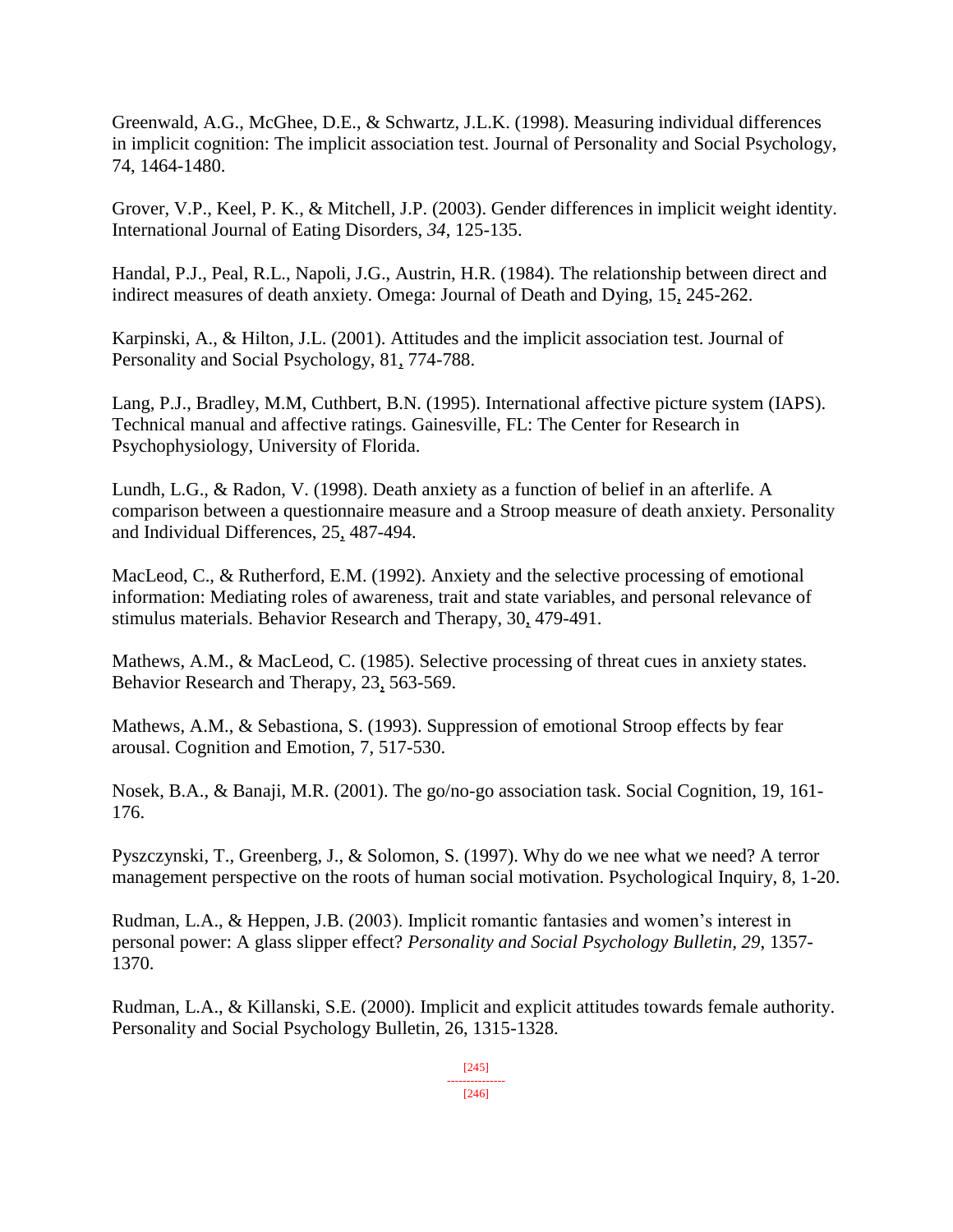Saboonchi, F., & Lundh, L.G. (1997). Perfectionism, self-consciousness and anxiety. Personality and Individual Differences, 22, 921-928.

Simon, J.R. (1990). The effects of irrelevant directional cue on human information processing. In R.W. Proctor and T.G. Reeves (Eds.), Stimulus-response compatibility: An integrated perspective (pp. 31-86). Amsterdam: North-Holland.

Solomon, S., Greenberg, J., & Pyszczynski, T. (1991). Terror management theory of self-esteem. In C.R. Snyder & D. Forsyth (Eds.), Handbook of social and clinical psychology: The health perspective (pp. 21-40). New York: Pergamon Press.

Stroop, R.J. (1935). Studies of interference in serial verbal reactions. Journal of Experimental Psychology, 18*,* 643-662.

Thorson, J.A., & Powell, F.C. (1994). A revised death anxiety scale. In R.A. Neimeyer (Ed.). Death Anxiety Handbook (pp.31-43). Washington DC: Taylor Francis.

Tipples, J. (2001). A conceptual replication and extension of the affective Simon effect. Cognition and Emotion, 15, 705-710.

Watts, F.N., McKenna, F.P., Sharrock, R., & Trezise, L. (1986). Colour naming of phobiarelated words. British Journal of Psychology, 77, 97-108.

Williams, J.M. Mathews, A., & MacLeod, C. (1996). The emotional Stroop task and psychopathology. Psychological Bulletin, 120, 3-24.

Wilson, T.D., Lindsey, S., & Schooler, T.Y. (2000). A model of dual attitudes. Psychological Review, 107, 101-126.

Wong, P.T.P., Reker, G.T., & Gesser, G. (1994). Death attitude profile-revised: A multidimensional measure of attitudes toward death. In R.A. Neimeyer (Ed.) Death anxiety handbook (p. 121-148). Washington DC: Taylor Francis.

# **AUTHOR BIOGRAPHIES**

Jonathan F. Bassett received his Ph.D. in social psychology from Georgia State University in 2002. He is currently assistant professor of psychology at Southeastern Louisiana University. His research interests are in terror management theory, implicit social cognition, as well as interpersonal attraction and jealousy. E-mail address: [jonathan.bassett@selu.edu](mailto:jonathan.bassett@selu.edu)

David A. Washburn received his Ph.D. in 1991 from Georgia State University where he currently serves as associate professor in the social cognitive and behavioral neuroscience programs and as director of the Language Research Center. His research interests are in comparative psychology and psychometrics. E-mail address: [dwashburn@gsu.edu](mailto:dwashburn@gsu.edu)